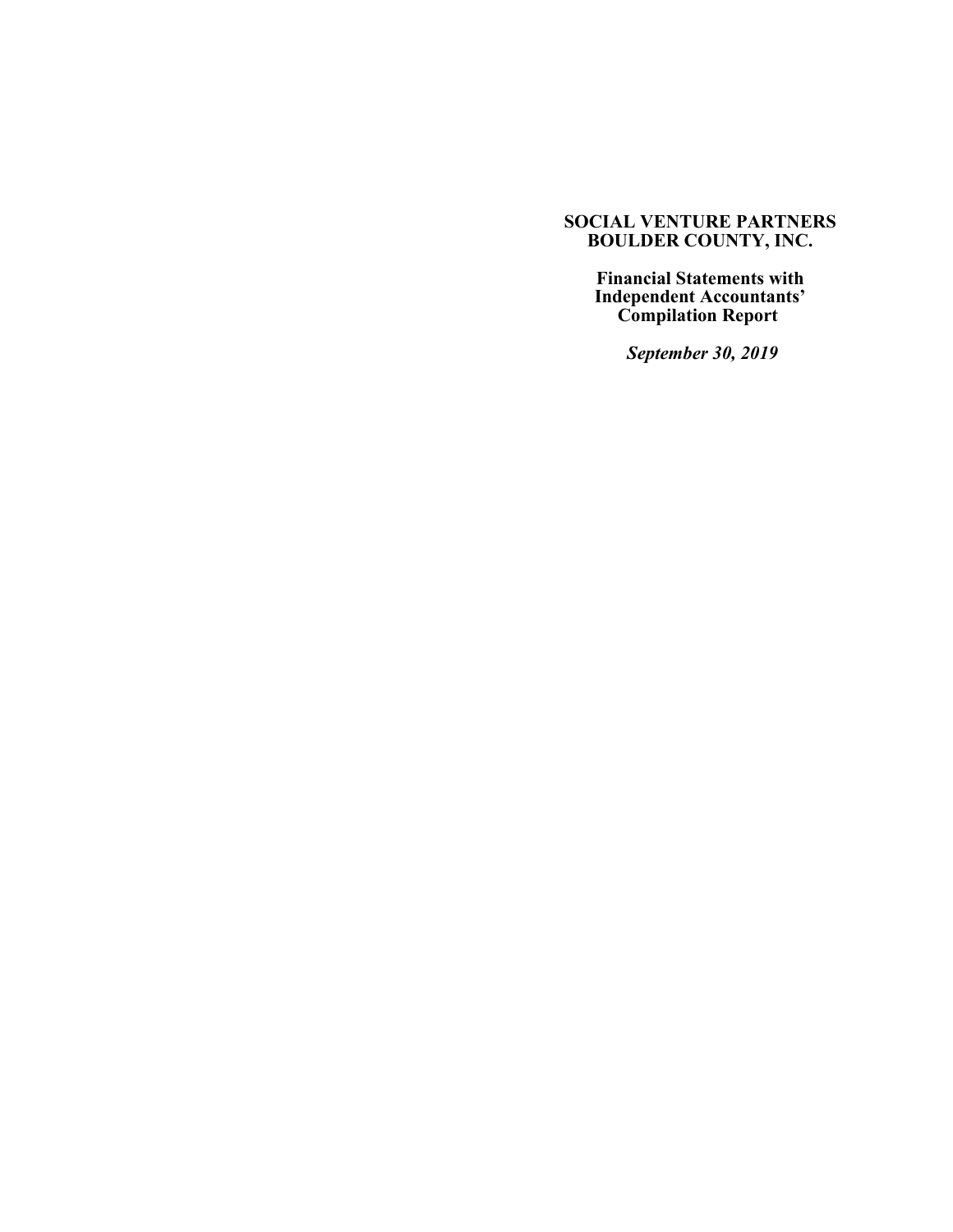# **TABLE OF CONTENTS**

| <b>Financial Statements</b> |  |
|-----------------------------|--|
|                             |  |
|                             |  |
|                             |  |
|                             |  |
|                             |  |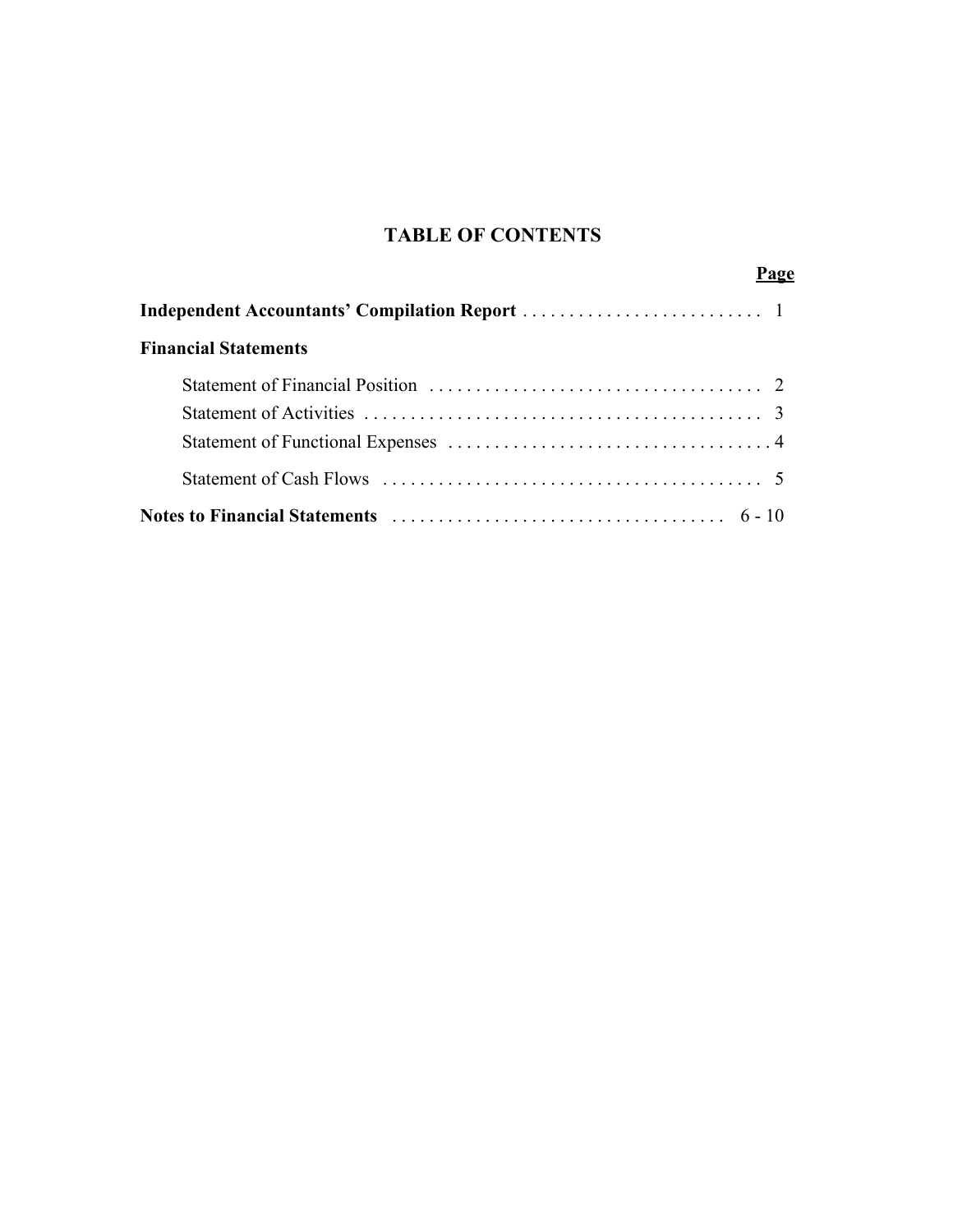

287 Century Circle, Suite 200 Louisville, Colorado 80027  $[p]$ 303.499.7445  $[f]$  303.967.2373 www.flewellingcpa.com

## **INDEPENDENT ACCOUNTANTS' COMPILATION REPORT**

To the Board of Directors Social Venture Partners Boulder County, Inc. Boulder, Colorado

Management is responsible for the accompanying financial statements of Social Venture Partners Boulder County, Inc, which comprise the statement of financial position as of September 30, 2019 and the related statements of activities, functional expenses and cash flows for the year then ended, and the related notes to the financial statements, in accordance with accounting principles generally accepted in the United States of America.

We have performed compilation engagements in accordance with Statements on Standards for Accounting and Review Services promulgated by the Accounting and Review Services Committee of the American Institute of Certified Public Accountants. We did not audit or review the financial statements nor were we required to perform any procedures to verify the accuracy or completeness of the information provided by management. Accordingly, we do not express an opinion, a conclusion, nor provide any form of assurance on these financial statements.

Flewelling & Mitton, PC

Flewelling + Mitton, PC

February 20, 2020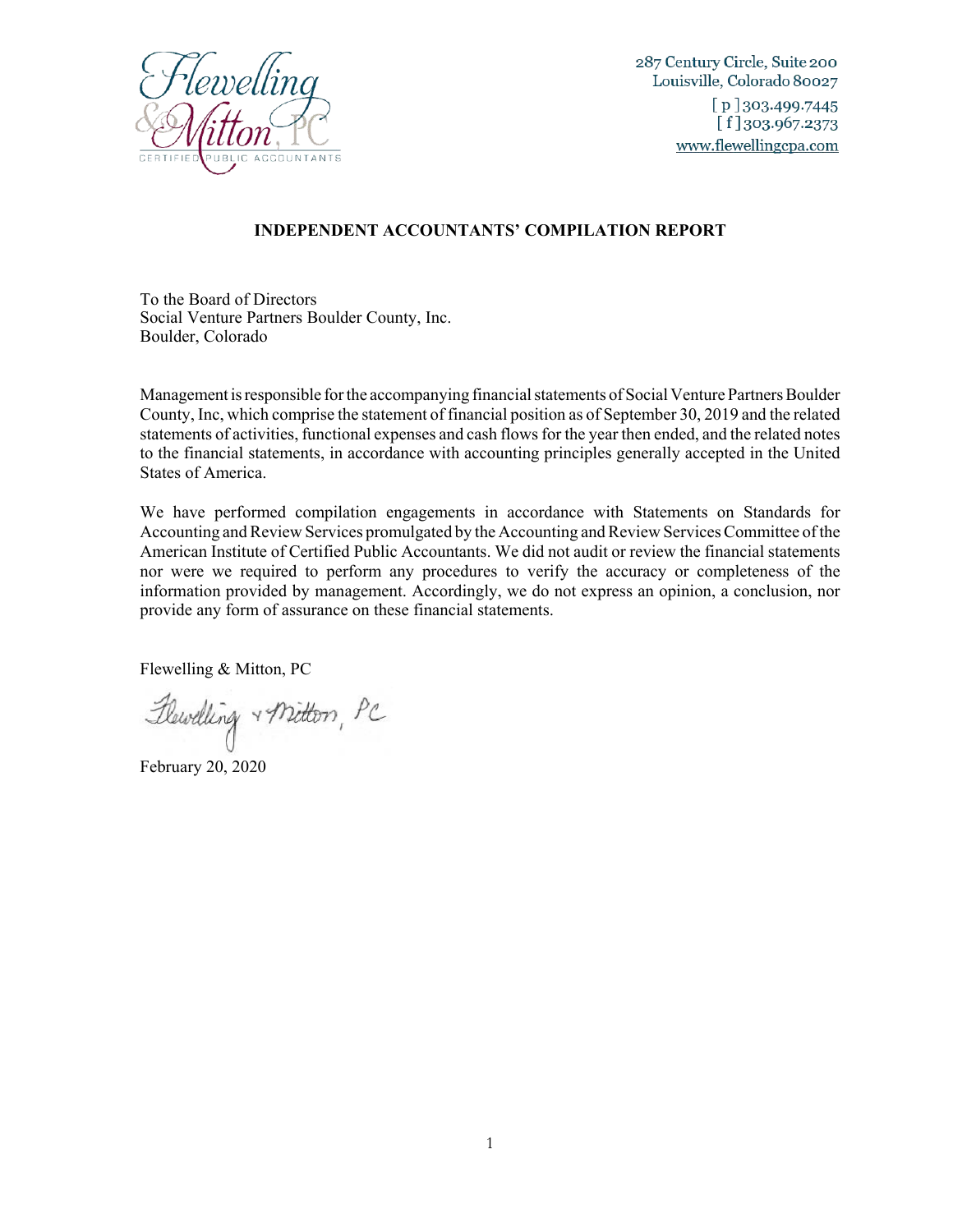# **Statement of Financial Position** *September 30, 2019*

# **ASSETS**

| <b>Assets</b>                                                      |         |
|--------------------------------------------------------------------|---------|
| Cash and cash equivalents                                          | 131,760 |
| Promises to give                                                   | 7,000   |
| Security deposits                                                  | 1,775   |
| Property and equipment, net of accumulated depreciation of \$2,394 | 389     |
| <b>Total Assets</b>                                                | 140.924 |

## **LIABILITIES AND NET ASSETS**

| <b>Liabilities</b><br>Accounts payable<br>Accrued expenses | \$<br>5,667<br>7,193 |
|------------------------------------------------------------|----------------------|
|                                                            | 12,860               |
|                                                            |                      |
| <b>Net Assets</b>                                          |                      |
| Without donor restrictions                                 | 121,064              |
| With donor restrictions                                    | 7.000                |
|                                                            | 128,064              |
|                                                            | 140.                 |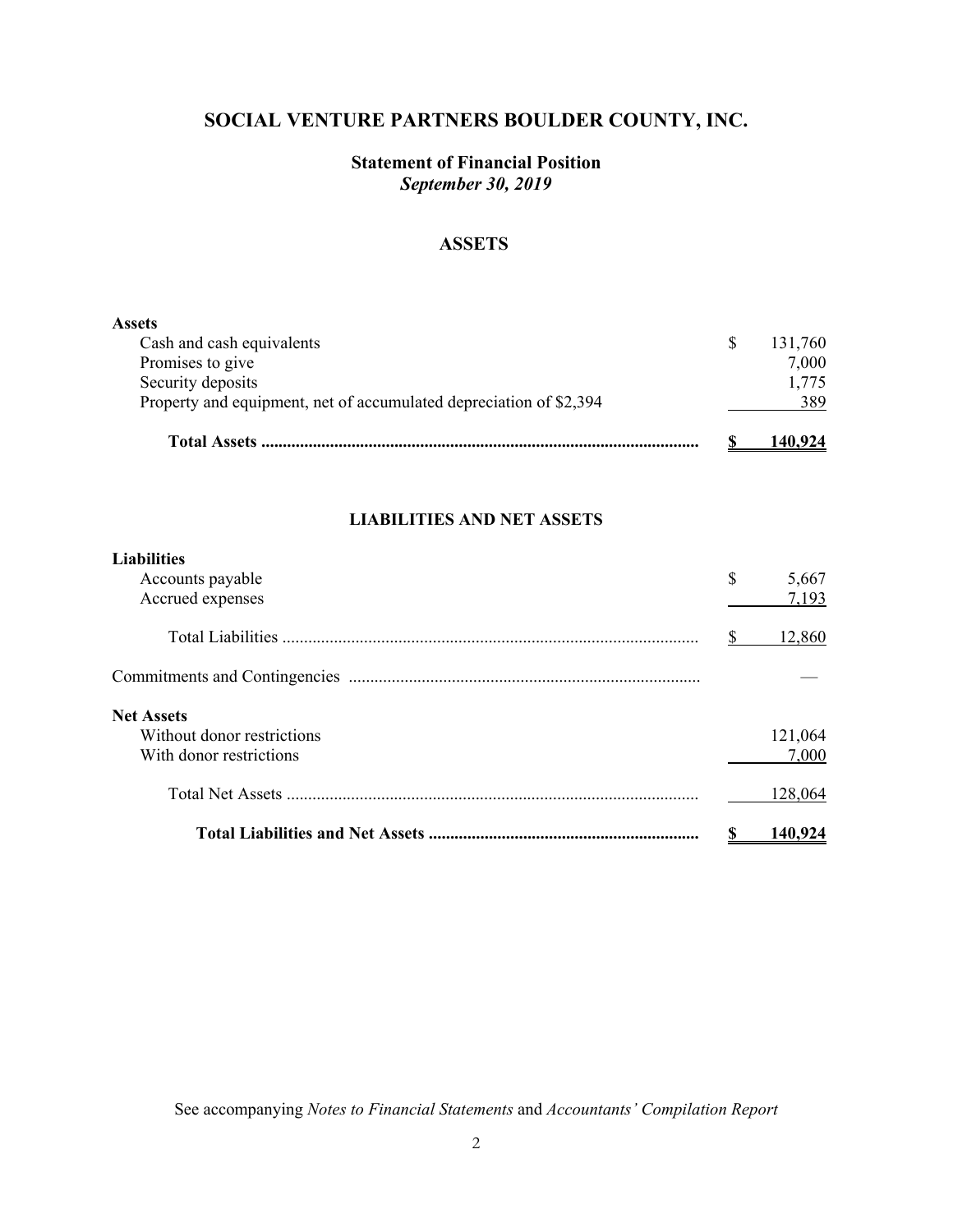# **Statement of Activities**  *For the Year Ended September 30, 2019*

|                                        | <b>Without Donor</b><br><b>Restrictions</b> | <b>With Donor</b><br><b>Restrictions</b> | <b>Total</b>           |
|----------------------------------------|---------------------------------------------|------------------------------------------|------------------------|
| <b>Support and Revenue</b>             |                                             |                                          |                        |
| Grants and contributions               | $\mathbb{S}$<br>143,414                     | \$<br>7,000                              | $\mathbf S$<br>150,414 |
| Memberships                            | 248,797                                     |                                          | 248,797                |
| In-kind donations                      | 11,930                                      |                                          | 11,930                 |
| Program revenue                        | 8,683                                       |                                          | 8,683                  |
| Investment income                      | 88                                          |                                          | 88                     |
|                                        | 412,912                                     | 7,000                                    | 419,912                |
| <b>Expenses</b>                        |                                             |                                          |                        |
| Program services                       | 303,376                                     |                                          | 303,376                |
| Management and general                 | 54,977                                      |                                          | 54,977                 |
| Fund-raising                           | <u>39,118</u>                               |                                          | <u>39,118</u>          |
|                                        | 397,471                                     |                                          | 397,471                |
| <b>Increase in Net Assets</b>          | 15,441                                      | 7,000                                    | 22,441                 |
| <b>Net Assets at Beginning of Year</b> | 105,623                                     |                                          | 105,623                |
|                                        | 121,064                                     | S<br>7,000                               | 128,064                |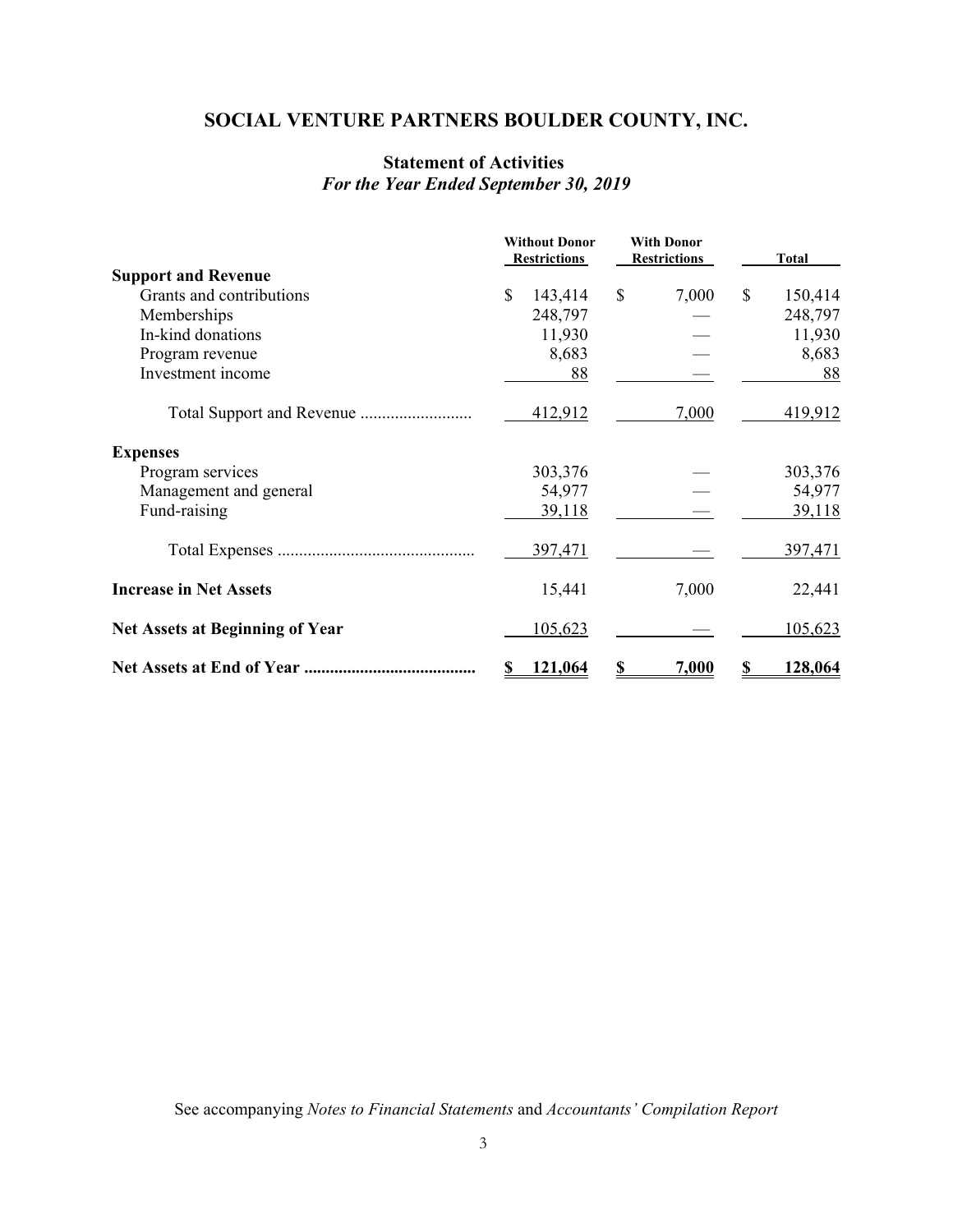# **Statement of Functional Expenses** *For the Year Ended September 30, 2019*

|                          |                | Mgt &         | Fund-         |                      |
|--------------------------|----------------|---------------|---------------|----------------------|
|                          | <b>Program</b> | General       | Raising       | <b>Total</b>         |
| Board expense            | \$             | \$<br>303     | $\mathbb{S}$  | $\mathcal{S}$<br>303 |
| Communications expense   | 13,993         | 3,048         | 3,153         | 20,194               |
| Consultants (internal)   | 125            |               | 3,050         | 3,175                |
| Depreciation expense     |                | 171           |               | 171                  |
| Events and meetings      | 6,880          | 1,229         | 1,836         | 9,945                |
| Grants to others         | 54,650         |               |               | 54,650               |
| Bank and processing fees | 79             | 2,726         |               | 2,805                |
| Insurance expense        | 2,192          | 959           | 292           | 3,443                |
| Membership expense       | 12,678         | 3,428         | 1,618         | 17,724               |
| Outside services         | 13,538         | 2,658         | 1,800         | 17,996               |
| Other expenses           | 20             | 111           | 6             | 137                  |
| Retirement expense       | 9,854          | 1,521         | 1,404         | 12,779               |
| Salaries and wages       | 153,056        | 19,912        | 20,770        | 193,738              |
| Payroll taxes            | 12,303         | 1,585         | 1,647         | 15,535               |
| Printing and postage     | 677            | 132           | 442           | 1,251                |
| Staff training           | 253            | 22            | 15            | 290                  |
| Accounting services      |                | 12,176        |               | 12,176               |
| Occupancy expense        | 15,003         | 3,180         | 2,000         | 20,183               |
| Technology expenses      | 8,075          | 1,816         | 1,085         | 10,976               |
| <b>Total Expenses</b>    | 303,376        | <u>54,977</u> | <u>39,118</u> | 397,471              |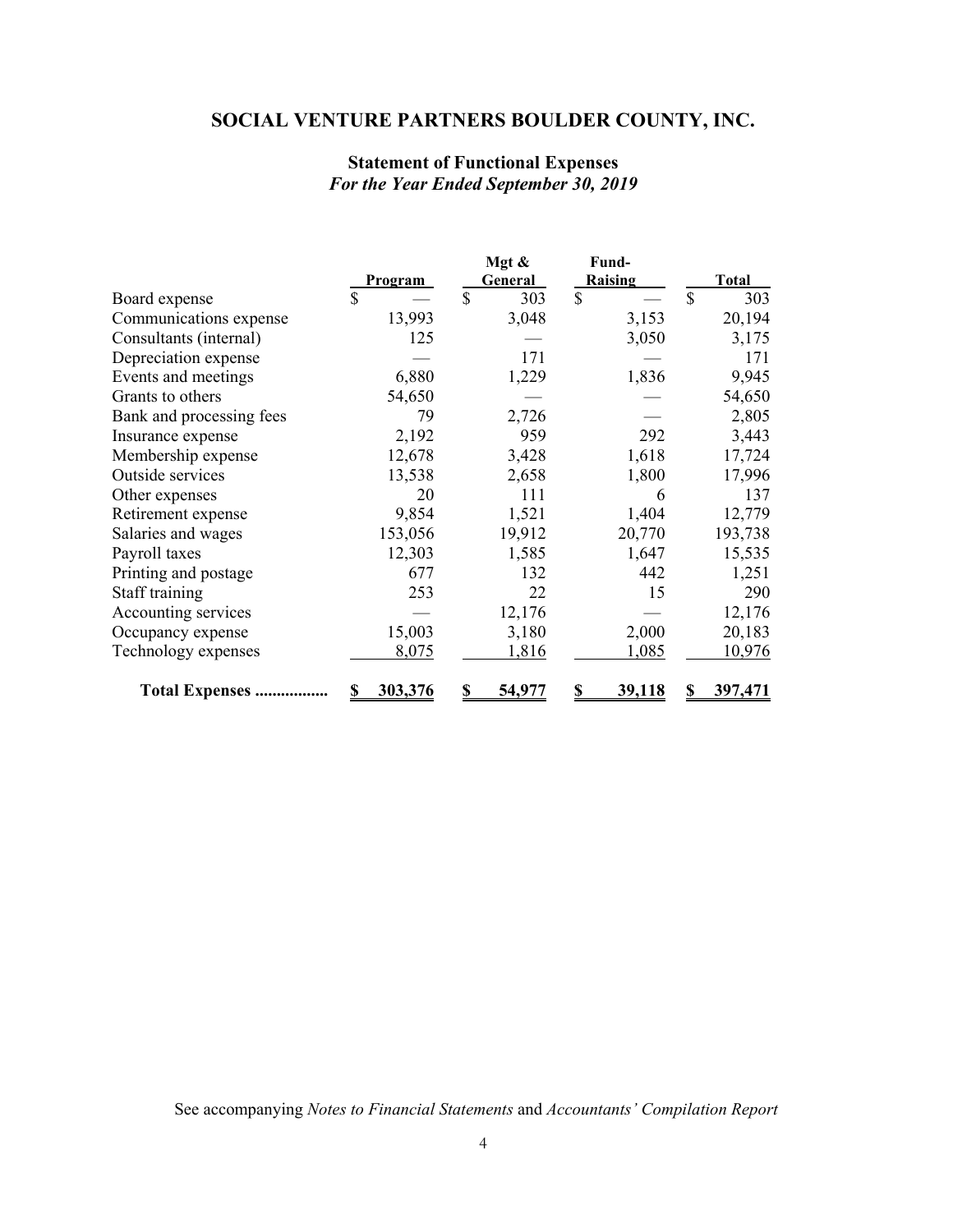# **Statement of Cash Flows** *For the Year Ended September 30, 2019*

| <b>Cash Flows from Operating Activities</b>           |    |         |
|-------------------------------------------------------|----|---------|
| Increase in net assets                                | \$ | 22,441  |
| Adjustment to reconcile increase in net assets        |    |         |
| to net cash provided by operating activities:         |    |         |
| Depreciation                                          |    | 171     |
| Changes in operating assets and liabilities:          |    |         |
| Pledges receivable                                    |    | 4,525   |
| Rent security deposits                                |    | 25      |
| Accounts payable                                      |    | 1,128   |
| Accrued expenses                                      |    | 1,280)  |
|                                                       |    | 27,010  |
| <b>Cash Flows from Investing Activities</b>           |    |         |
| Purchases of property and equipment                   |    | 560)    |
|                                                       |    | 560)    |
| Net Increase in Cash and Cash Equivalents             |    | 26,450  |
| <b>Cash and Cash Equivalents at Beginning of Year</b> |    | 105,310 |
|                                                       | S  | 131,760 |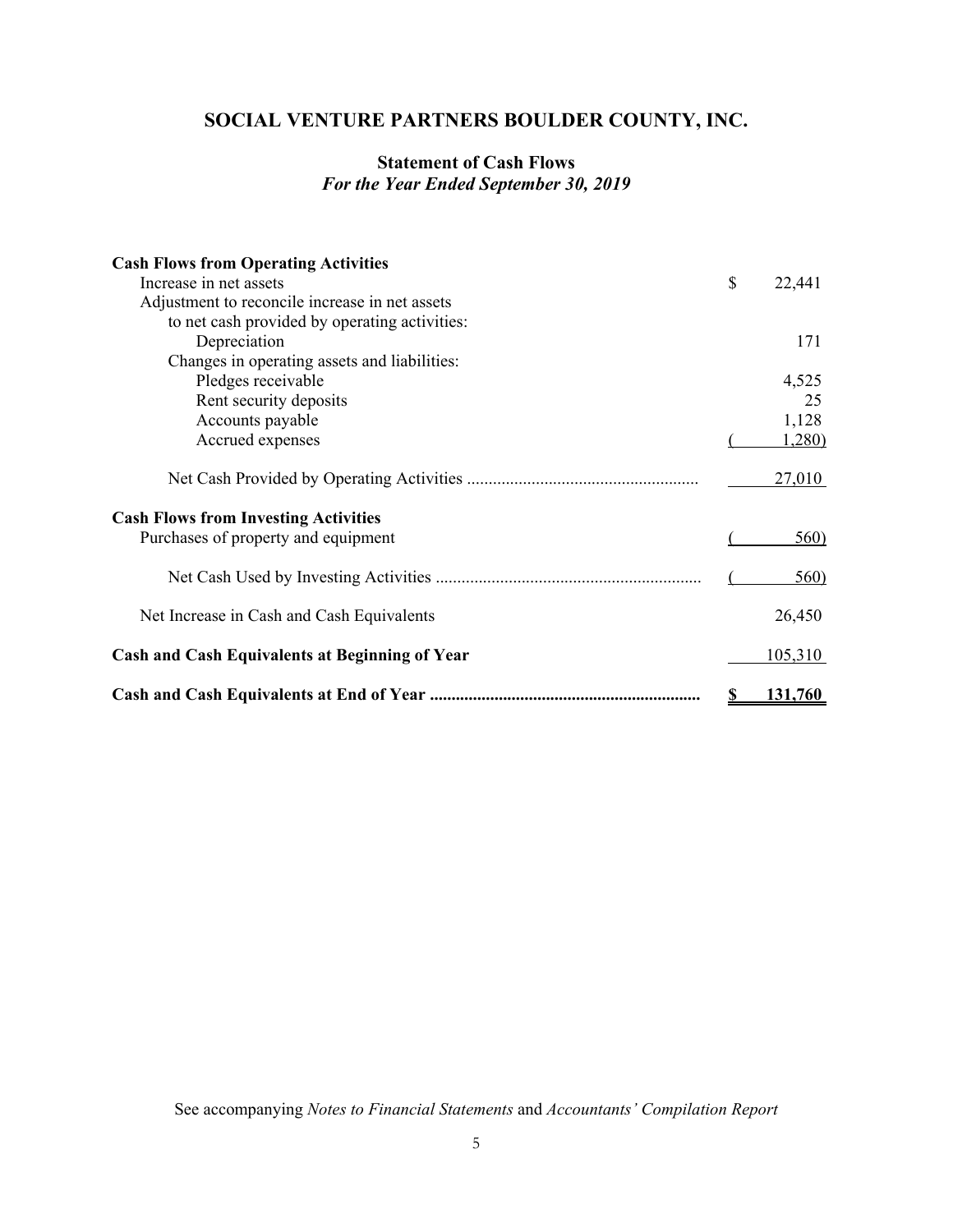## **Notes to Financial Statements** *September 30, 2019*

## **NOTE 1: SUMMARY OF SIGNIFICANT ACCOUNTING POLICIES**

#### **Purpose**

Social Venture Partners Boulder County, Inc. (the Organization) is a non-profit corporation organized under the laws of the State of Colorado in November 2012. It was originally formed as a Donor-Advised Fund of the Community Foundation Serving Boulder County (the Foundation) in September 2000, received its IRS  $501(c)(3)$  determination letter in January 2014, and began operating independently in March 2014. Its purposes are to:

- Connect and engage individuals, helping them to make the greatest impact with their time and philanthropic giving.
- Strengthen and fund non-profits, increasing their effectiveness and impact.
- Provide community leadership to create cross-sector solutions, so those with a common cause can align their efforts and go farther, together.

#### **Basis of Accounting**

The Organization follows accounting standards set by the Financial Accounting Standards Board (FASB). The FASB sets accounting principles generally accepted in the United States of America (GAAP), which the Organization follows to ensure the financial condition, results of operations, and cash flows are consistently reported. References to GAAP issued by the FASB in these footnoes are to the FASB Accounting Standards Codification (ASC). The accompanying financial statements have been prepared on the accrual basis of accounting.

#### **Financial Statement Presentation**

The financial statements are prepared on the accrual basis under ASC 958-205 *Not-for-Profit Entities, Presentation of Financial Statements.* The Organization reports information regarding its financial position and activities according to two classes of net assets: without donor restrictions and with donor restrictions. In addition, the Organization is required to present a statement of functional expenses.

#### **Furniture and Equipment**

Furniture and equipment acquired with an initial value of \$500 or more are stated at cost, less accumulated depreciation, using the straight-line method over estimated useful lives of three to five years, or lease term if shorter.

Expenditures for equipment and improvements in excess of \$500 that materially extend the life of an asset are capitalized. Expenditures for repairs and maintenance that do not extend asset lives are expensed as incurred. When assets are sold, retired or otherwise disposed of, the cost and related accumulated depreciation are eliminated from the accounts and any resulting gain or loss is recognized.

#### **Estimates**

The preparation of financial statements in conformity with GAAP requires management to make estimates and assumptions that affect certain reported amounts and disclosures. Accordingly, actual results could differ from those estimates.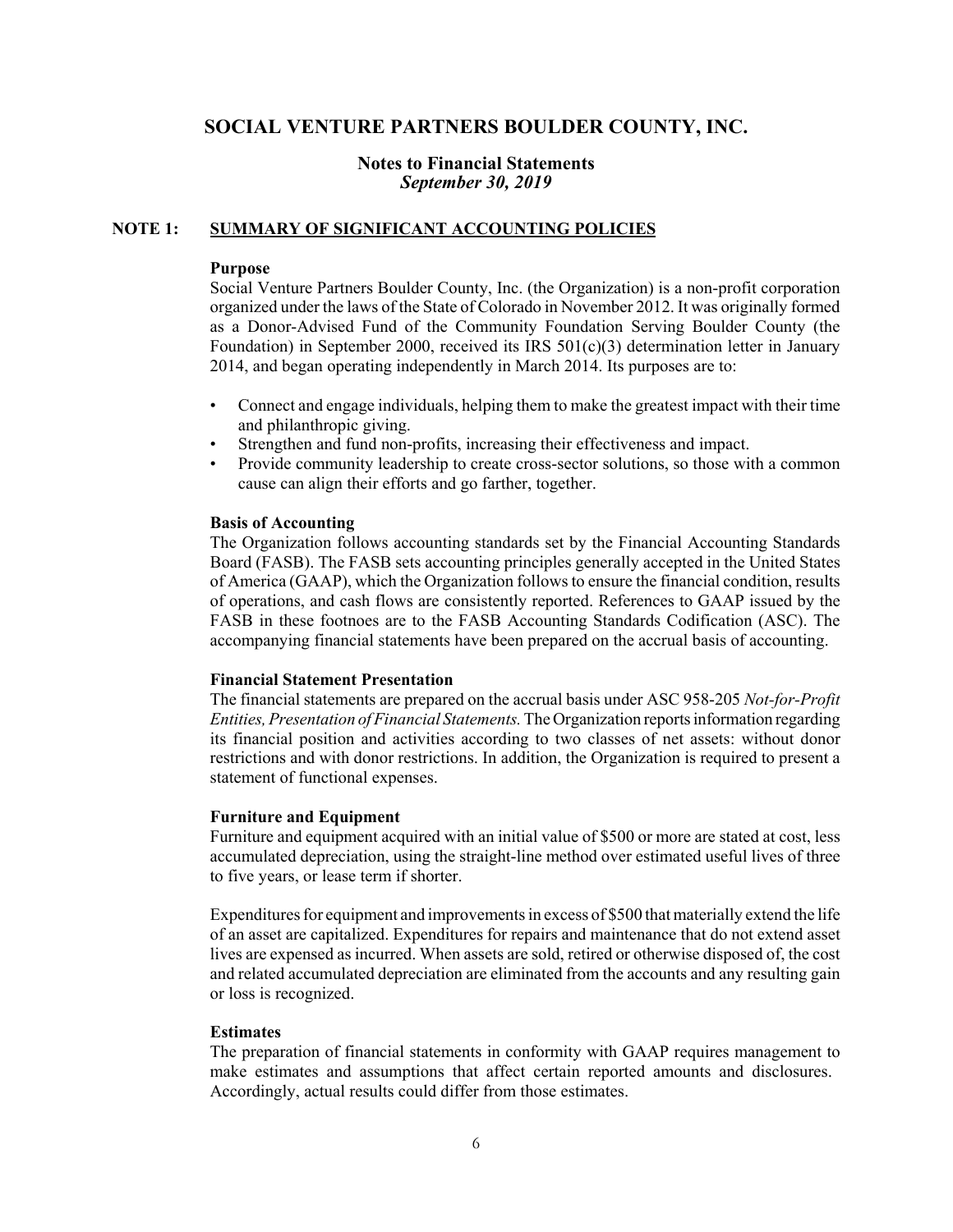## **Notes to Financial Statements** *September 30, 2019*

#### **NOTE 1: SUMMARY OF SIGNIFICANT ACCOUNTING POLICIES** *(continued)*

#### **Cash and Cash Equivalents**

The Organization considers all unrestricted, highly liquid investments with an initial maturity of three months or fewer to be cash and cash equivalents. At times, the Organization's bank account balances may exceed federally insured limits. Management monitors the soundness of the financial institutions with which it associates and believes the Organization's risk is negligible. The Organization has not experienced any losses in such accounts.

#### **Revenue Recognition**

In accordance with ASC 958-605 *Not for Profit Entities, Revenue Recognition,* contributions and membership fees received are recorded as donor-restricted or unrestricted donor support, depending on the existence or nature of donor restrictions. When a restriction expires (that is, when a stipulated time restriction ends or purpose restriction is accomplished), net assets with donor restrictions are reclassified to net assets without donor restrictions and reported in the statement of activities as net assets released from restrictions.

The Organization recognizes revenues from program activities as earned, or when conditions are met.

#### **Promises to Give**

As of September 30, 2019, unconditional promises-to-give receivables of \$7,000 were due within one year. Based on past history and assessment of the donors involved, management expects all of the unconditional promises to give to be collected as promised. Therefore, no allowance for uncollectible receivables has been established.

## **Uncertain Tax Positions**

The Organization is exempt from federal income taxes under Section  $501(c)(3)$  of the Internal Revenue Code, except on income derived from unrelated business activities. The Organization believes that it has appropriate support for any tax positions taken, and as such does not have any uncertain tax positions that are material to the financial statements.

The Organization's Federal Exempt Income Tax Returns Form 990 prior to 2018 are subject to examination by the IRS, generally for three years after they are filed.

#### **Fair Value of Financial Instruments**

The Organization discloses fair value information about financial instruments when it is practicable to estimate that value. The carrying value of the Organization's cash, promises to give, security deposits, accounts payable and accrued expenses approximate their estimated fair values due to their short-term maturities.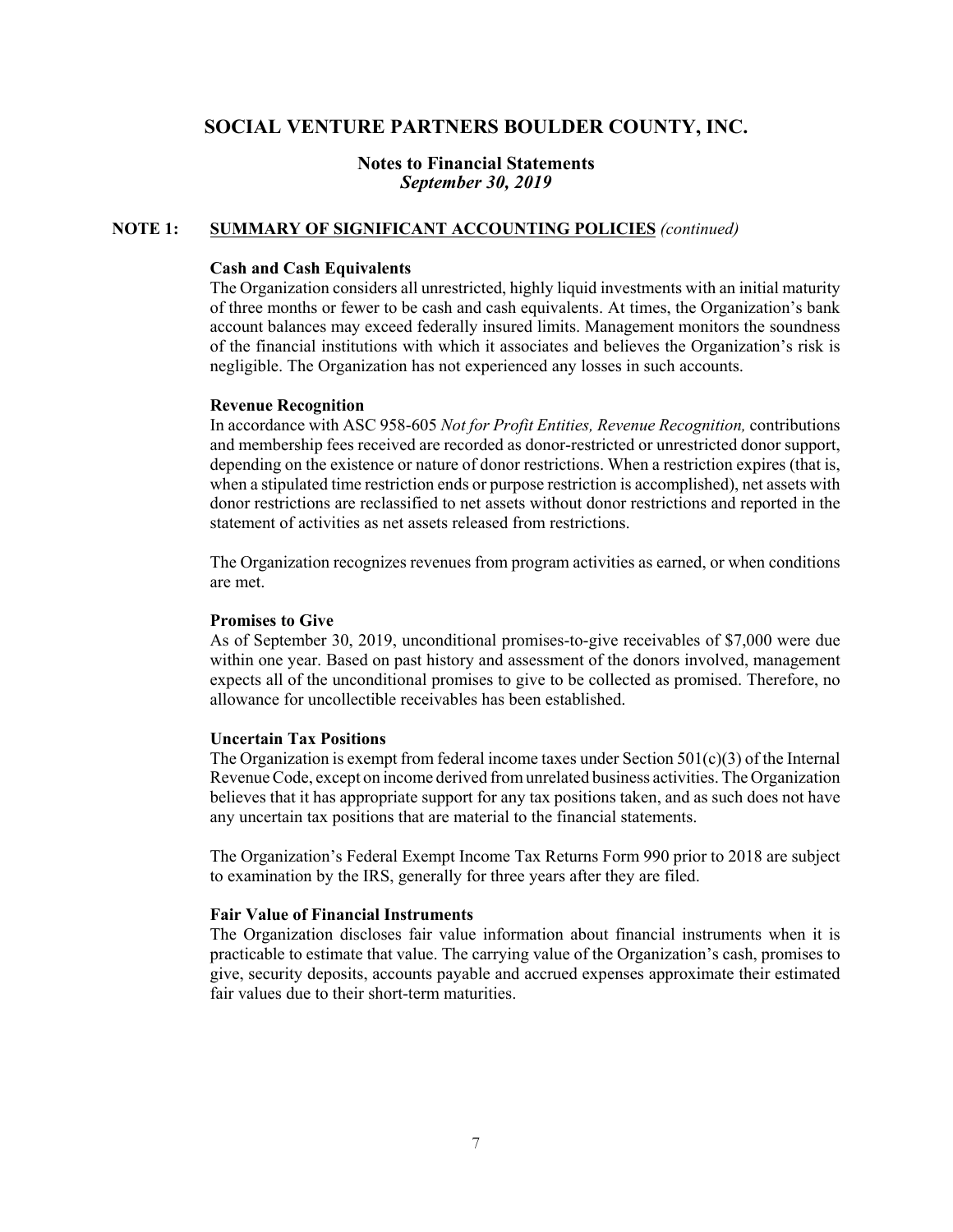## **Notes to Financial Statements** *September 30, 2019*

### **NOTE 2: NET ASSETS WITH DONOR RESTRICTIONS AND BOARD DESIGNATIONS**

Net assets with donor restrictions at September 30, 2019 are restricted for the following time period:

| General operations, time restriction | 7.000 |
|--------------------------------------|-------|
| Total                                | 7.000 |

In addition to specified donor restrictions, the Organization is required to disclose boarddesignated net assets. There were no board designations as of September 30, 2019.

#### **NOTE 3: IN-KIND CONTRIBUTIONS**

In-kind contributions consisted of the following at September 30, 2019:

| Advertising | 11,865 |
|-------------|--------|
| Software    |        |
| Total       | 11.930 |

### **NOTE 4: LIQUIDITY AND AVAILABILITY OF FINANCIAL ASSETS**

The following reflects the Organization's financial assets as of the balance sheet date, reduced by amounts not available for general use because of contractual or donor-imposed restrictions within one year of the balance sheet date. Amounts not available include amounts the Organization's board of directors have designated for specific operating purposes, regardless of whether those designated amounts were released if the board so chooses.

| Financial Assets at Year-End                           |            | 138,760 |
|--------------------------------------------------------|------------|---------|
| Less: Financial assets unavailable for general         |            |         |
| expenditures within one year due to contractual or     |            |         |
| donor-imposed restrictions:                            |            |         |
| Restricted by donors with time or purpose restrictions | $\sqrt{2}$ | 7,000)  |
| Board designations                                     |            |         |
| Financial assets available to meet cash needs          |            |         |
| for general expenditures within one year               |            |         |

Promises to give are subject to time restrictions but are expected to be collected within one year of the date of the original pledge. The Organization has a goal to maintain financial assets, which consist of cash and short-term investments, on hand to meet 90 days of normal monthly operating expenses, which are, on average, approximately \$27,500. The Organization has a policy to structure its financial assets to be available as its general expenditures, liabilities, and other obligations come due. In addition, as part of its liquidity management, the Organization invests cash in excess of near-term requirements in short-term investments.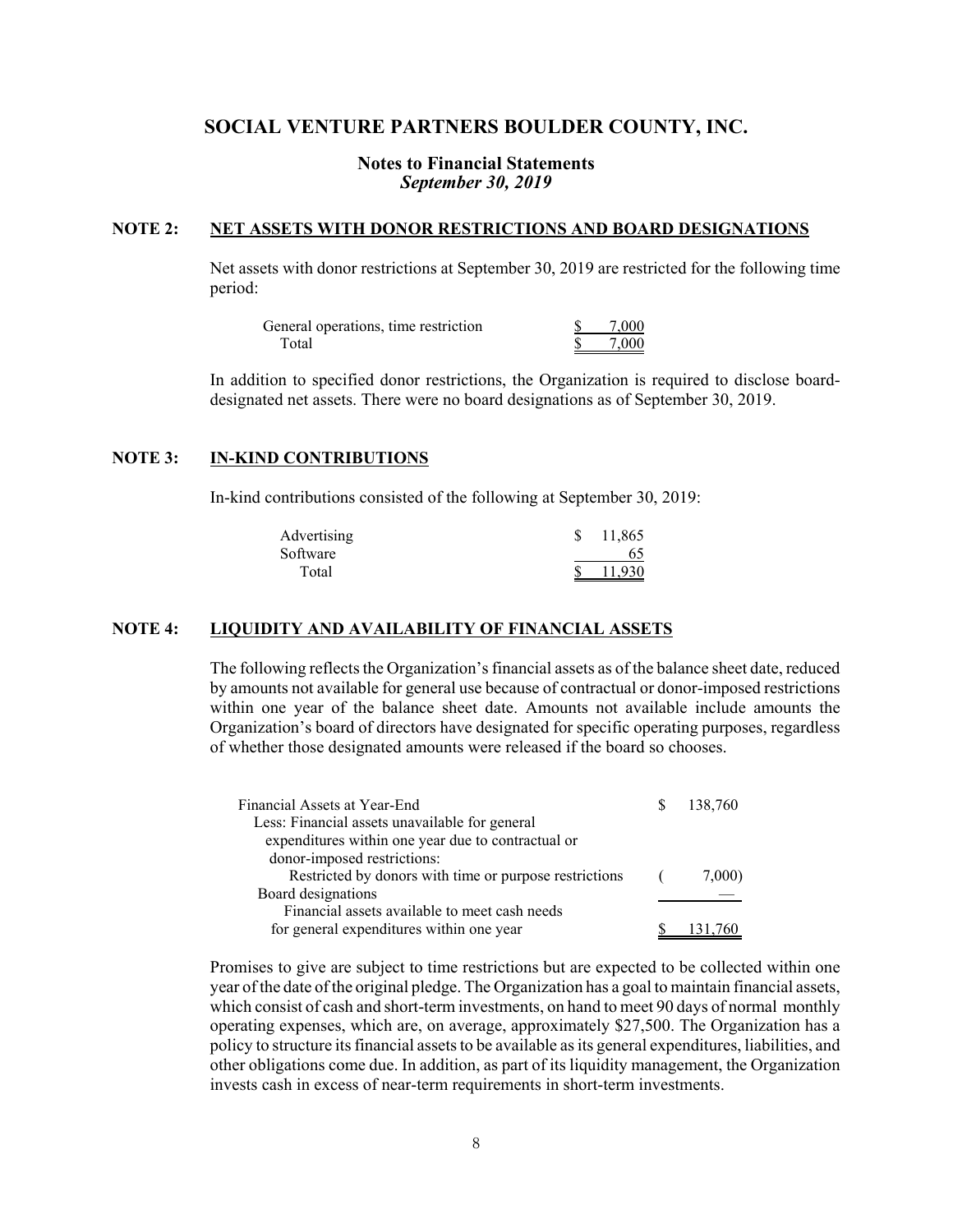## **Notes to Financial Statements** *September 30, 2019*

## **NOTE 5: FUNCTIONAL EXPENSES**

The financial statements report certain expenses that are attributable to more than one program or supporting function. Therefore, expenses require allocation on a reasonable basis that is consistently applied. The expenses allocated include compensation and benefits, which are allocated on the basis of estimates of time and effort; occupancy costs and depreciation, and supplies, communication and other costs based on identification or estimates of how the costs are used.

### **NOTE 6: OPERATING LEASE**

The Organization has an operating lease for the use of office space in Boulder, Colorado. The lease requires monthly payments of \$1,828 and expires in June 2021. Rental payments associated with the operating lease are charged to expense as incurred. During the year ended September 30, 2019, rent expense was \$20,183.

Future minimum lease payments are as follows:

| 2020  | 22,101 |
|-------|--------|
| 2021  | 16.947 |
| Total | 39,048 |

## **NOTE 7: DEFINED CONTRIBUTION PLAN**

The Organization sponsors a defined contribution retirement plan which provides benefits for all employees who have three months of service and work at least 24 hours per week. The Organization contributes 5% of employee's salary and matches employee contributions up to 2% of compensation for employees who work at least 1,000 hours during the fiscal year. The Organization contributed \$12,779 during the year ended September 30, 2019.

#### **NOTE 8: SUPPLEMENTAL CASH FLOW INFORMATION**

The Organization made no interest or income tax payments for the year ended September 30, 2019.

There were no non-cash investing and financing activities for the year ended September 30, 2019.